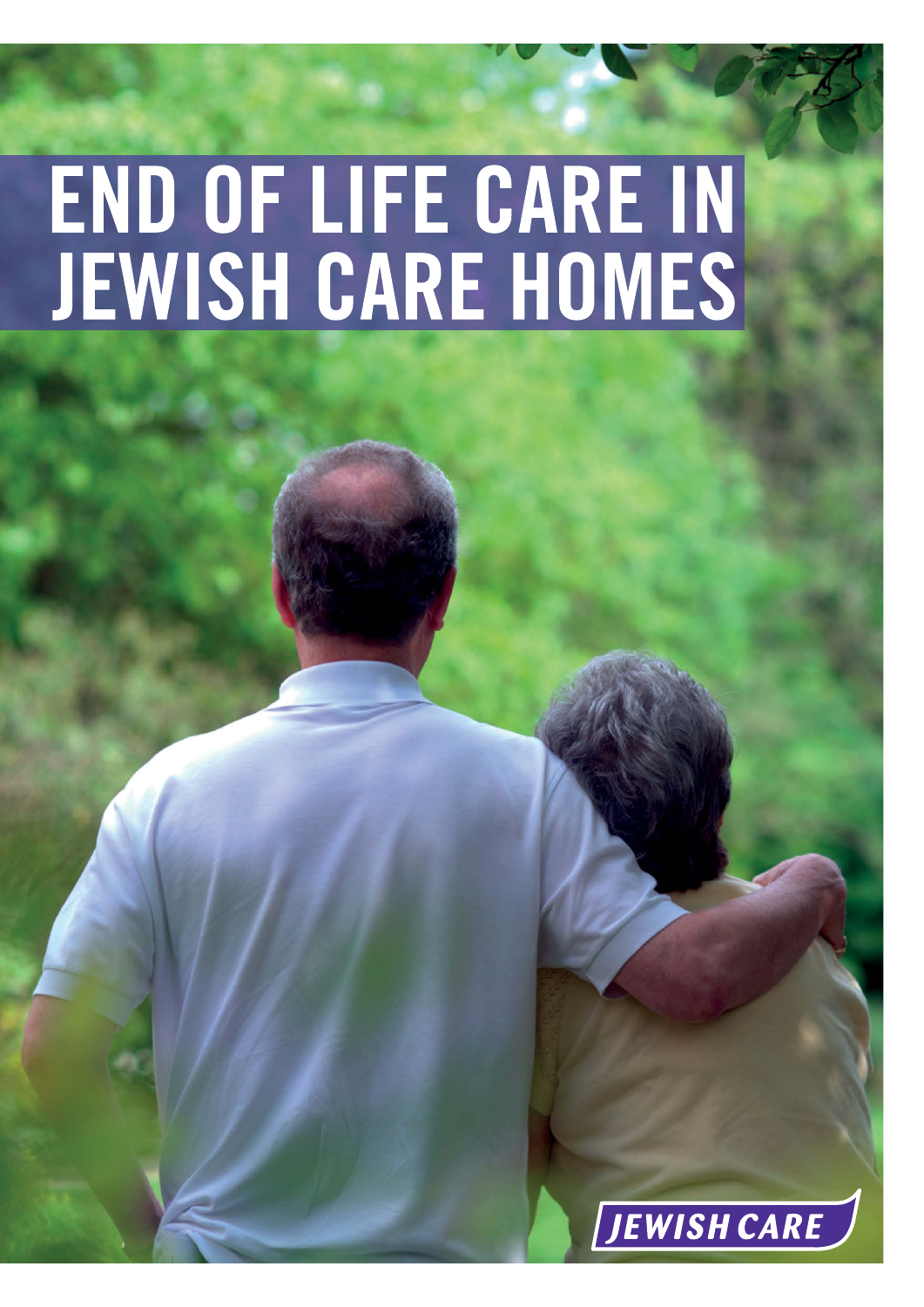# **LIVING WELL UNTIL THE END**

In Jewish Care we believe that life in its entirety, should be lived well, with dignity and with as much comfort as possible. We encourage people to make decisions about the way they live their lives, and how and where they would like to be cared for when they are very ill and nearing the end of their life.

Having conversations about end of life care, expressing personal wishes and preferences and planning ahead can give residents and their family a sense of control and helps those providing care. Jewish Care's staff together with the homes' GPs have an important role in assisting those living in our homes and their families to engage in such conversations, when they are ready to do so. The GP will also inform residents and their relatives of different options regarding available care and treatment as well as the right to 'opt out' of certain interventions. If no legal documentation is in place, decision about care for a person who is not able to express their wishes will be made by the GP and the care team together with relatives in a way that is believed to match the person's wishes.

It is best to document such decisions when in good health and whist having full capacity. These can be in a will, advanced wishes document or a 'living will'. You may want to appoint a Lasting Power of Attorney (LPA) for Property & Affairs and or Health & Welfare. An LPA is a legally binding document and provides peace of mind to you and those you have chosen enabling them to act in your best interests if and when needed, but only when you have lost mental capacity.

# **CARE AND SUPPORT DURING THE FINAL DAYS**

When a resident nears the end of their life, staff will aim to follow any advanced wishes that have been documented as much as is possible under the given circumstances. If the staff or GP are unable to follow the plans fully, they will consult the resident or family, keep them informed and explain the reasons for any changes that may be necessary. When someone's condition worsens we will aim to contact the next of kin as soon as possible to enable them to be with their loved one. We would rely on the next of kin to inform the rest of the family.

Our staff will try to spend as much time as possible with the resident and support them and their family in a way that is appropriate to them. There are no restricted visiting times in our homes and relatives can stay throughout this time. If a resident expressed a wish to have a Rabbi or a particular community member called we would follow these wishes too.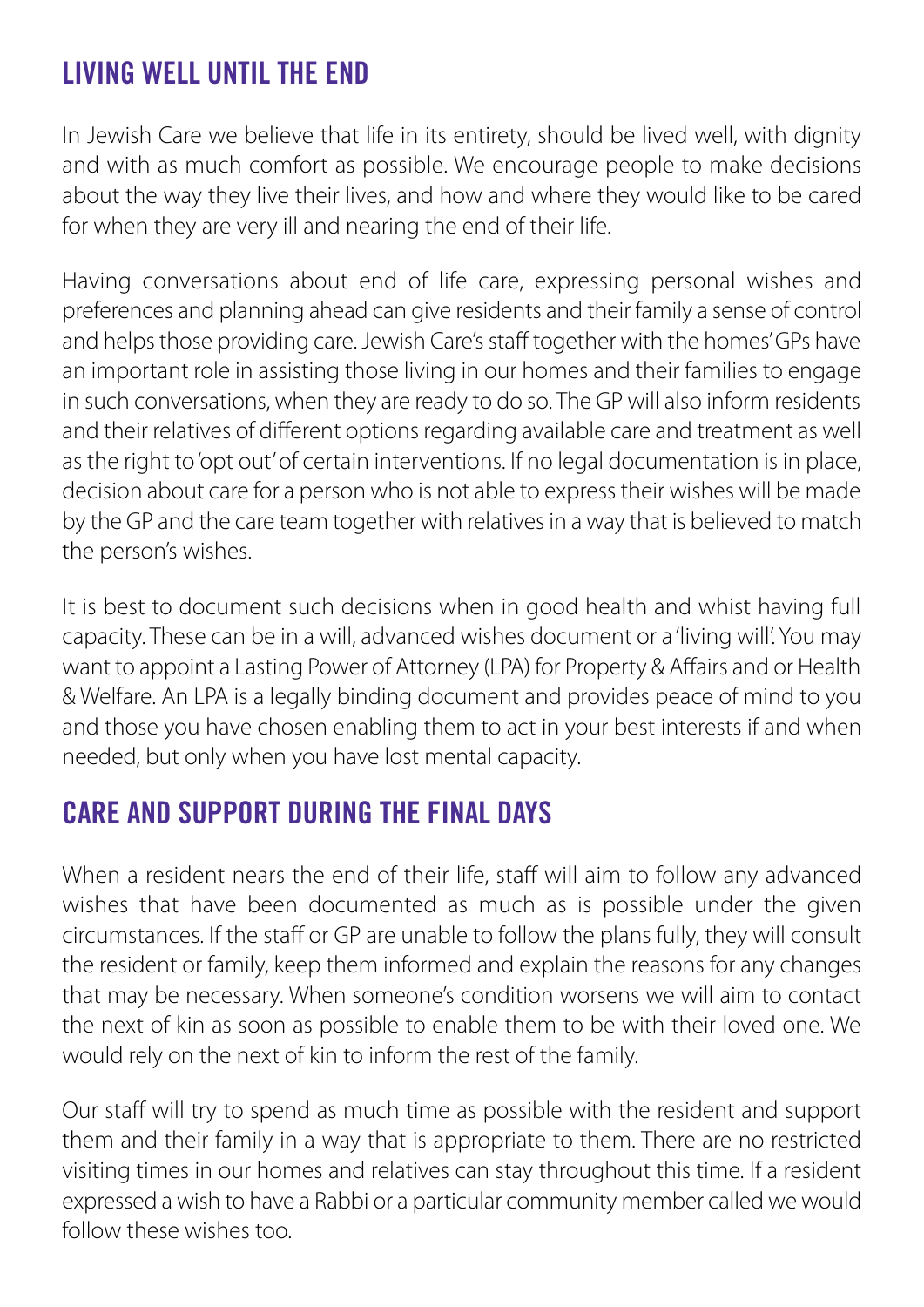## **WHEN A RESIDENT PASSES AWAY**

When a resident passes away in one of our homes, a senior member of staff will contact the next of kin (if they are not already there) and in accordance with Jewish tradition family members may watch over their relative until the body is taken from the home if they wish. Alternatively, the family can arrange for someone from one of the burial societies to stay with them and we will support them to do this.

The resident's doctor will be informed and asked to sign a death certificate as soon as possible. Jewish Care's agreement with homes' GPs expects the death certificate to be provided within six hours after a death occurring during the day, and the next morning if the death occurred in the evening or during the night. Our doctors make every effort to adhere to this, however there may be circumstances, including deaths occurring on weekends and bank holidays when the GP practice is closed or when the doctor is not able to attend within this timeframe and delays may occur. If the resident dies in hospital, the hospital doctors will sign the death certificate and the family will need to contact the hospital in order to obtain it.

Once the death certificate has been signed, the family will be able to arrange for the body to be removed from the home by the undertakers and register the death with the Registrar. This will be required in order to arrange for the funeral. The funeral would need to be arranged by the family with the appropriate Burial Society. Contact numbers for these can be provided by senior members of staff in the home.

We ask that a member of the family please inform a senior member of staff of the funeral arrangements. If the family wishes to sit Shiva (or part of it) in the home, we will try and accommodate this as far as space in the home permits.

### **BURIALS AND THE LAW – AND HOW IT CAN AFFECT YOUR WISHES**

Staff in our homes do their utmost to enable burial according to Jewish laws and traditions and the resident's and families' wishes. However, we are obligated to comply with UK laws and other professional regulations. Therefore there could be circumstances where this may not be entirely possible.

Homes are not permitted to hold the body of a deceased person for longer than twelve hours (less in very hot weather), unless in a mortuary. None of our homes have mortuaries and therefore non-Jewish undertakers may need to be called if Jewish undertakers are not available, such as on Shabbat and over the Chagim. This is likely to incur an additional cost to the family. Once the Jewish undertakers are open again the body can be transferred to them.